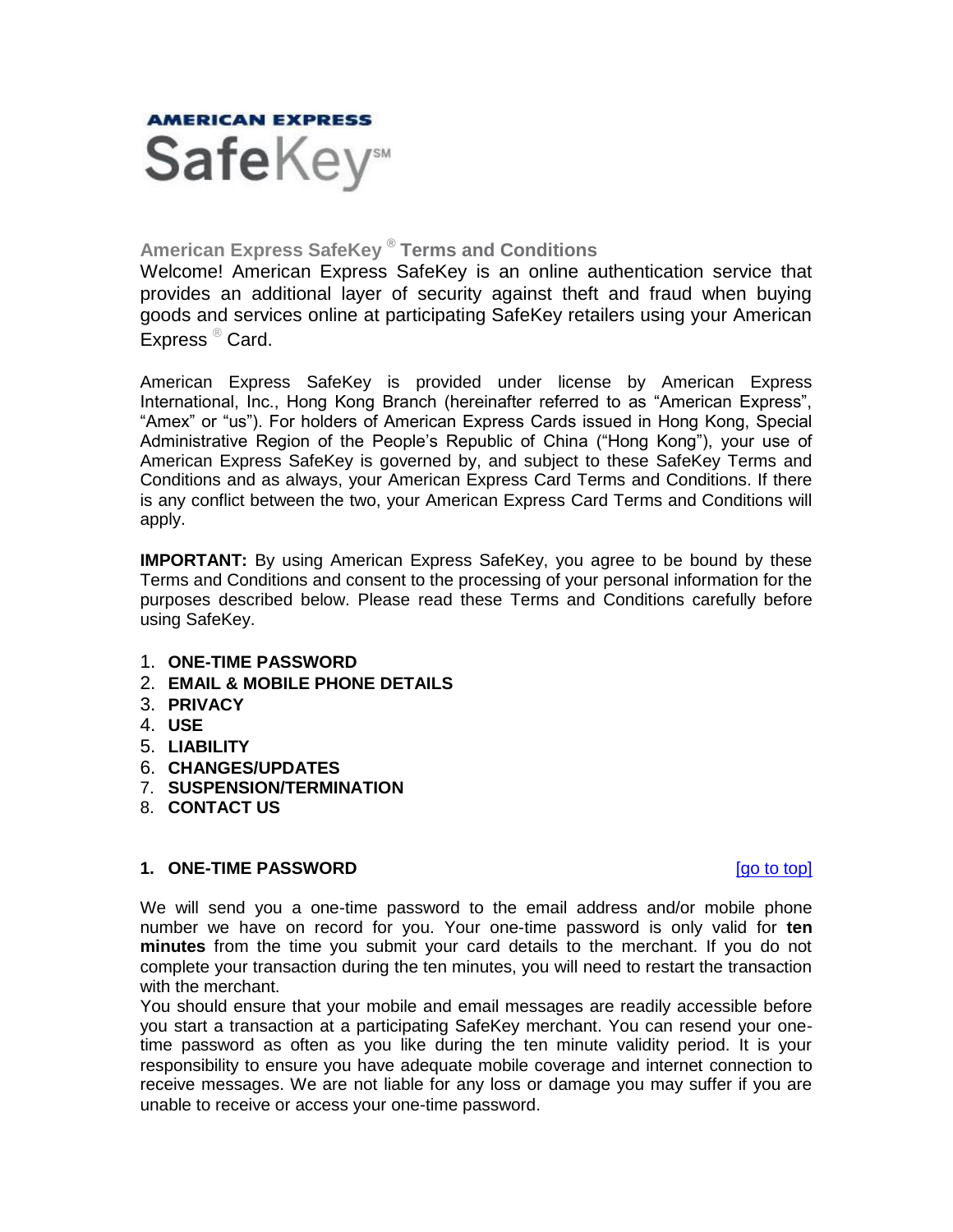You must not share your one-time password with anyone.

If you enter your one-time password incorrectly, your access to SafeKey may be blocked and you may need to contact us to proceed with the transaction. We are not liable for any loss or damage you may suffer if you do not enter your one-time password correctly.

### <span id="page-1-0"></span>**2. EMAIL & MOBILE PHONE DETAILS** [\[go to top\]](#page-0-1)

If we do not have your email address or mobile phone number on record, you will need to provide us with those details when prompted. You will be asked certain security questions to verify your identity. If you do not answer these security questions correctly, then your Card and your access to online services may be blocked. You will need to contact us to un-block it – see Contact Us section below. We are not liable for any loss or damage you may suffer if you forget the responses to your security questions, or get the answers wrong, if the mobile number or email address you provide is invalid or not current or you are not able to receive or access your mobile or email messages. You can change your nominated email address or mobile phone number at any time by following the SafeKey prompts, logging into your online account or contacting us at the number on the back of your Card.

**IMPORTANT:** If you provide us with new contact details, American Express will update all of its records with those new contact details. This means that you will receive all future communications and alerts from us at the new email address or mobile phone number you provided. Your new contact details will be used in the same way as your old contact details and will be subject to and governed by your American Express Card Terms and Conditions.

## <span id="page-1-1"></span>**3. PRIVACY** [\[go to top\]](#page-0-1)

American Express is strongly committed to safeguarding your privacy. We will use personal information collected through SafeKey for the purpose of providing the American Express SafeKey service (for example, to verify your identity or to authorise transactions) and to update your contact details in American Express' systems.

Your personal information will be handled in accordance with American Express International, Inc., Hong Kong Branch's Notice to Customers regarding the Personal Data (Privacy) Ordinance ("Notice regarding PDPO") and the American Express Hong Kong Internet Privacy Statement ("Internet Privacy Statement") which includes full details about our privacy practices. To see the Notice regarding PDPO and the Internet Privacy Statement, follow the links below:

[Notice regarding PDPO](https://www.americanexpress.com/hk/en/content/personal-information-collection-statement.html?inav=hk_footer_personinfo) [Internet Privacy](https://www.americanexpress.com/hk/en/content/internet-privacy-statement.html?inav=hk_footer_privacy) Statement

We will not share your personal information with anyone except as required or permitted by law.

We take extensive precautions to secure your personal information in strict accordance with all applicable laws and regulations. Card information and security details are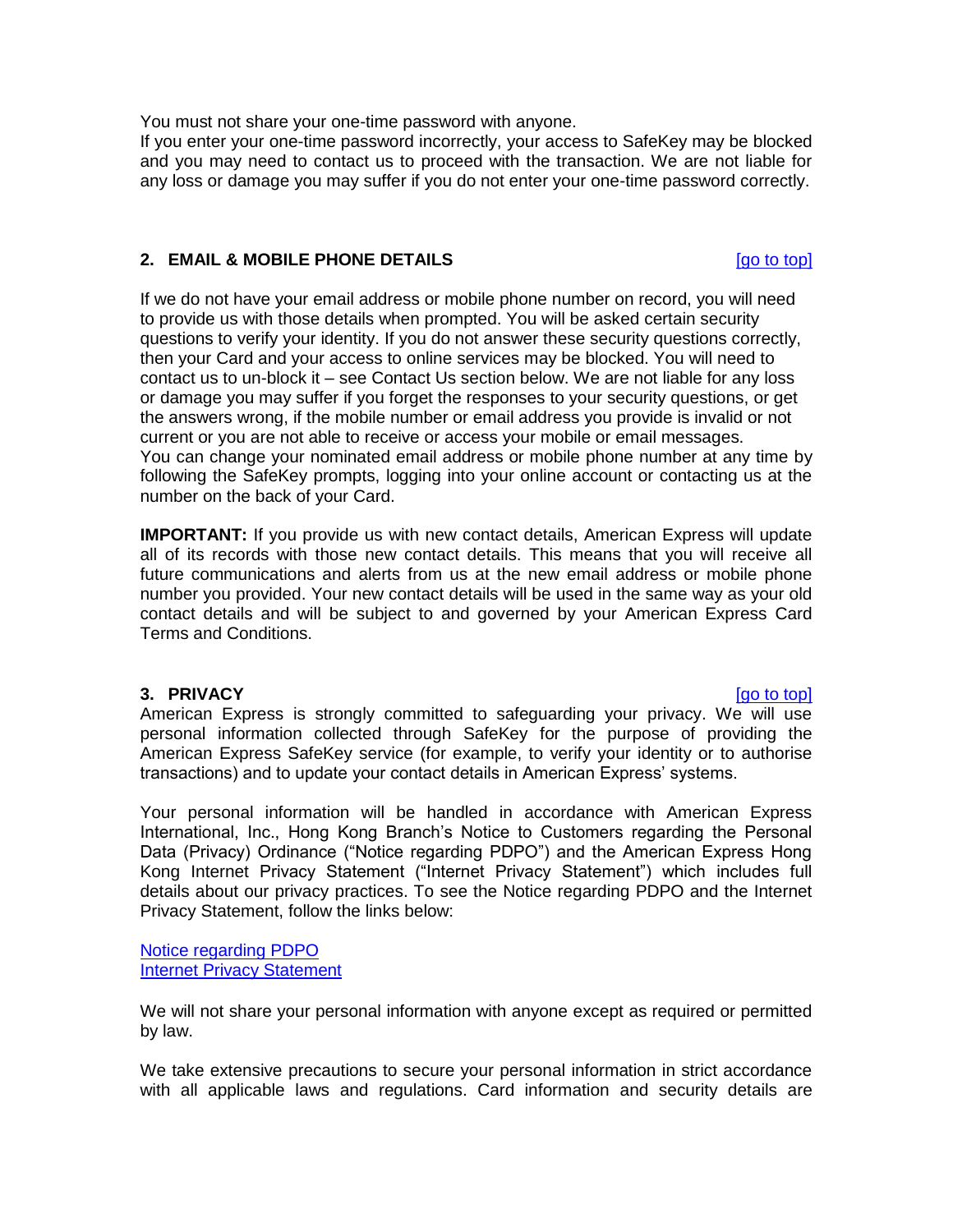transmitted using a high level of encryption and are stored on our secure server behind a firewall to protect against unauthorised access.

We may transfer your personal information to the United States (US) or other countries for processing, where data protection laws may not be as comprehensive as in Hong Kong. However, we have taken appropriate steps to ensure your information is afforded the same level of protection as in the country where your Card is issued.

<span id="page-2-0"></span>**4. USE** [\[go to top\]](#page-0-1)

The following terms apply to your use of American Express SafeKey:

- i. You must comply with all guidelines and rules relating to the use of American Express SafeKey that we may issue from time to time.
- ii. You must not use American Express SafeKey to commit any fraud or in any way that is misleading, deceptive, dishonest or illegal.
- iii. By using an American Express Card at a participating SafeKey merchant, you represent and warrant to us that you have full rights to use that Card.
- iv. You may not transfer or sell your one-time password or security details to any third party.
- v. We may stop you using American Express SafeKey if we believe that you have provided any false, inaccurate, incorrect or incomplete information.

## <span id="page-2-1"></span>**5. LIABILITY** [\[go to top\]](#page-0-1)

These terms governing liability are in addition to the terms relating to liability in your American Express Card Terms and Conditions.

We are not responsible or liable for any loss or damage you may suffer if you are unable to complete a transaction at a participating SafeKey merchant due to factors outside of our control, including:

- You not being able to receive or access your mobile or email messages;
- The mobile number or email address you provide not being valid or current;
- You entering your one-time password incorrectly;
- You forgetting the responses to your security questions or getting the answers wrong;
- Any un-preventable or un-foreseeable data compromise incident, third-party hacking, systems failure or third-party fraud;
- Your failure to comply with these SafeKey Terms & Conditions.

We are not liable for any damage or any viruses which may affect your computer or mobile device or any software on account of your access to or use of American Express SafeKey.

American Express does not recommend or endorse any retailer (or their goods or services) by virtue of that retailer participating in American Express SafeKey. There are risks with all online transactions and American Express does not warrant or represent that shopping at participating American Express SafeKey retailers is risk free.

## <span id="page-2-2"></span>**6. CHANGES/UPDATES 10.1 CHANGES 10.1 CHANGES**

These Terms & Conditions were last updated on the Effective Date listed at the bottom of this page.